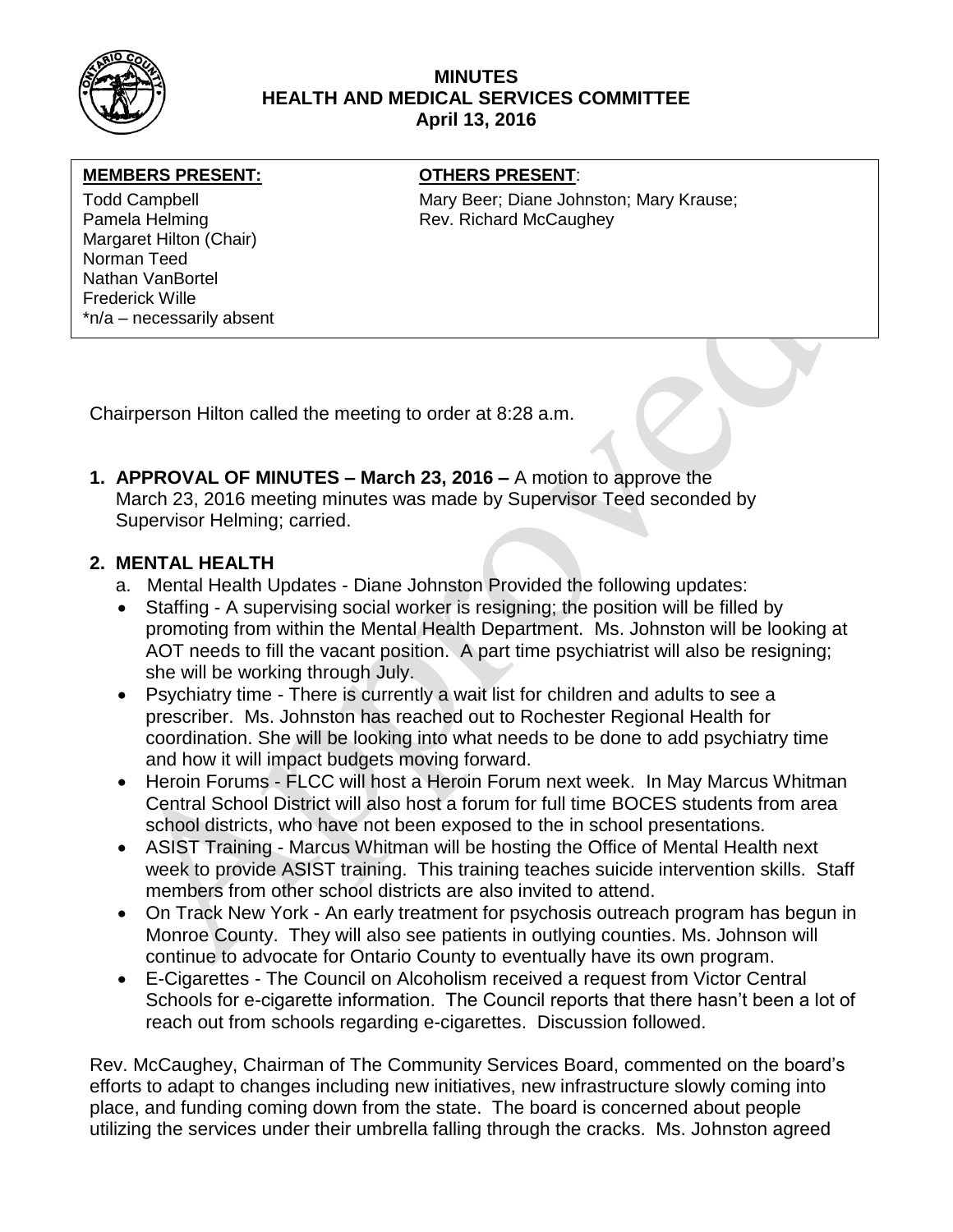adding that the struggle to find psychiatry time is a regional and national problem, especially for children, due in part to regulations.

# **3. PUBLIC HEALTH**

- a. **Resolution: Authority to Renew Contract – Planned Parenthood of the Greater Rochester/Syracuse Region, Inc. -** Mary Beer presented a resolution for contract renewal for STD diagnosis and treatment. This is a two year contract. There is no cost increase, and has been budgeted for. A motion to approve the resolution, with the correction of a typographical error in the third whereas, was made by Supervisor Campbell, seconded by Supervisor Teed; carried.
- b. **Resolution: Authority to Accept Supplemental Children With Special Health Care Needs COLA Funds –** Mary Beer presented a resolution to accept \$621 in supplemental Children with Special Health Care Needs Program COLA funding for the purpose of providing support to the Ontario County Department of Public Health to be used for the salaries and salary-related fringe benefits related to direct care program staff. Supervisor Helming made a motion to approve the resolution, seconded by Supervisor VanBortel; carried.
- c. **Informational: professional Advisory Committee – Meeting Minutes- 3/16/16 –** Mary Beer presented the March 16, 2016 Professional Advisory Committee meeting minutes for review by the Health and Medical Services Committee as regulatory oversight for the quality assurance program for Public Health. Ms. Beer reported that in the Article 28 manual a payer source was removed and effective dates of laws were added. A motion to approve the report was made by Supervisor Helming, seconded by Supervisor VanBortel; carried.
- d. **Informational: Certificate of Excellence in Public Health Response presented to Ontario County Public Health –** Mary Beer shared that Ontario County Public Health, along with all regional counties assisting Seneca County in the fall of 2015, were recognized recently by New York State Department of Health Commissioner Dr. Howard Zucker for their exceptional leadership, dedication and resourcefulness during a significant high profile public health investigation involving multiple cases of Hepatitis A in a single community and subsequently offering community prophylaxis.
- e. **Discussion: County Health Rankings –** Mary Beer presented the 2016 County Health Rankings that were recently released by the Robert Wood Johnson Foundation. Ontario County continues to rank very well in the region and state. Discussion followed. Mary highlighted the comparisons to our Finger Lakes counties. The committee discussed why we rate higher than many counties and one conclusion is the favorable SES in our county which evidence supports having positive impacts on health. Most of the best ranked counties are wealthier counties downstate. Adult smoking rates continue to improve from 17% five years ago to now 14%. There is concern that e cigarettes will impact youth smoking rates since research is showing increased use in teens. Efforts to continue to impact the smoking rates are supported by the committee. Adult obesity rates continue to be high and among the highest in the region. Some indicators are notably high due to our rural communities such as long commute and driving alone. Supervisor Campbell inquired about a drinking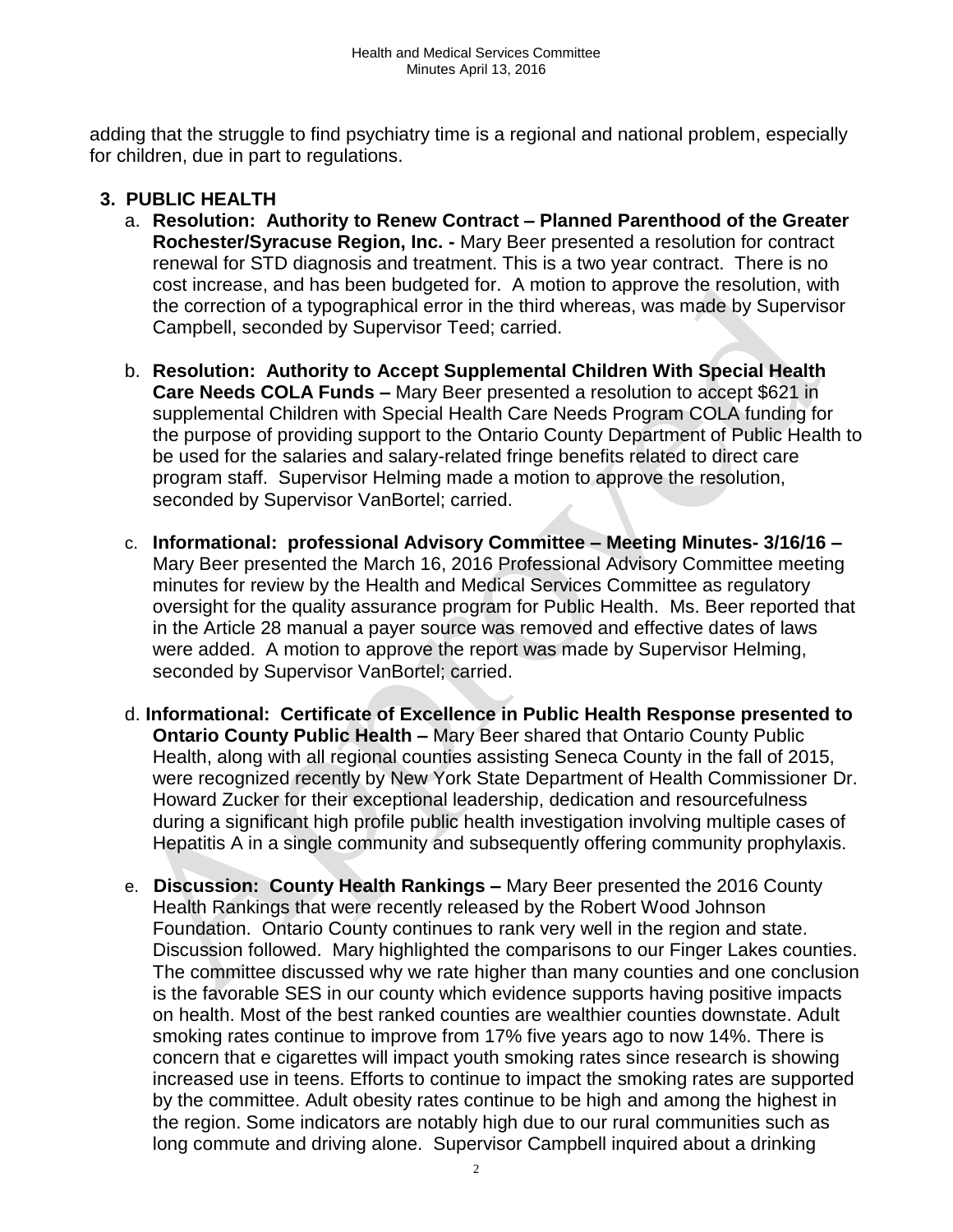water violation in the report. Ms. Beer informed the committee that the violation was a water sampling taken late, not an issue with water quality. The committee discussed well water quality and testing. Ms. Beer stated that NYSDOH has no jurisdiction over wells. She offered to have the Health Educator write something up for Public Health's website with information regarding well water testing including resources. Towns may link this information to their own websites. Mary Krause offered to reach out to Cornell Cooperative Extension for their information.

- f. Public Health Updates Mary Beer provided the following updates:
	- Community Health Assessment Preliminary data has been received for the CHA from Finger Lakes HSA. Seven focus groups have been formed, some have already met, and in May the stakeholders group will also meet.
	- DSRIP DSRIP Governance is working on a sustainability plan to implement after their grant period expires. Public Health continues to work on tapping into the DSRIP grant money.
	- RHIO Public Health's participation in RHIO (Regional Health Information Organization) will be required by December 31 as an Article 28 requirement. RHIO is a system for patients to share their information to better coordinate their healthcare. The access to information is controlled by the patient and includes primary care, hospitals and emergency departments. Ontario County Jail, Office for the Aging and Mental Health already participate in RHIO.
	- EI Service Coordination Happiness House will be changing the way they provide service coordination beginning in May. They will no longer be providing ongoing service coordination for Early Intervention children. EI children who currently receive service coordination through Happiness House will continue to do so. A new provider is looking into picking up this service. In the event that they don't pick up the coordination piece, Public Health will have to.
	- State visit Neighboring county public health departments have been visited by the state. They are anticipated in Ontario County for a LHCSA (Licensed Home Care Services Agency) review. A consolidated review of all programs is also due in July of this year.
	- Zika Ontario County's Zika plan is now in place and has been submitted to the state. The main role of the county is coordinating testing of residents who meet the criteria. According to the New York State Department of Health the mosquitos that transmit Zika virus are not in our area. The CDC suggests that Ontario County is at risk of being affected. In an effort to combat the mosquito population New York State is providing two mosquito dunks to any residents who request them. The dunks are placed in standing water and kill the mosquito larva.

County Administrator Mary Krause provided the following update:

 Brian Young has been recommended as a Deputy County Administrator candidate. The Government Operations Committee passed a resolution yesterday that will go to the full board to approve his appointment. The matter will also go to personnel this afternoon.